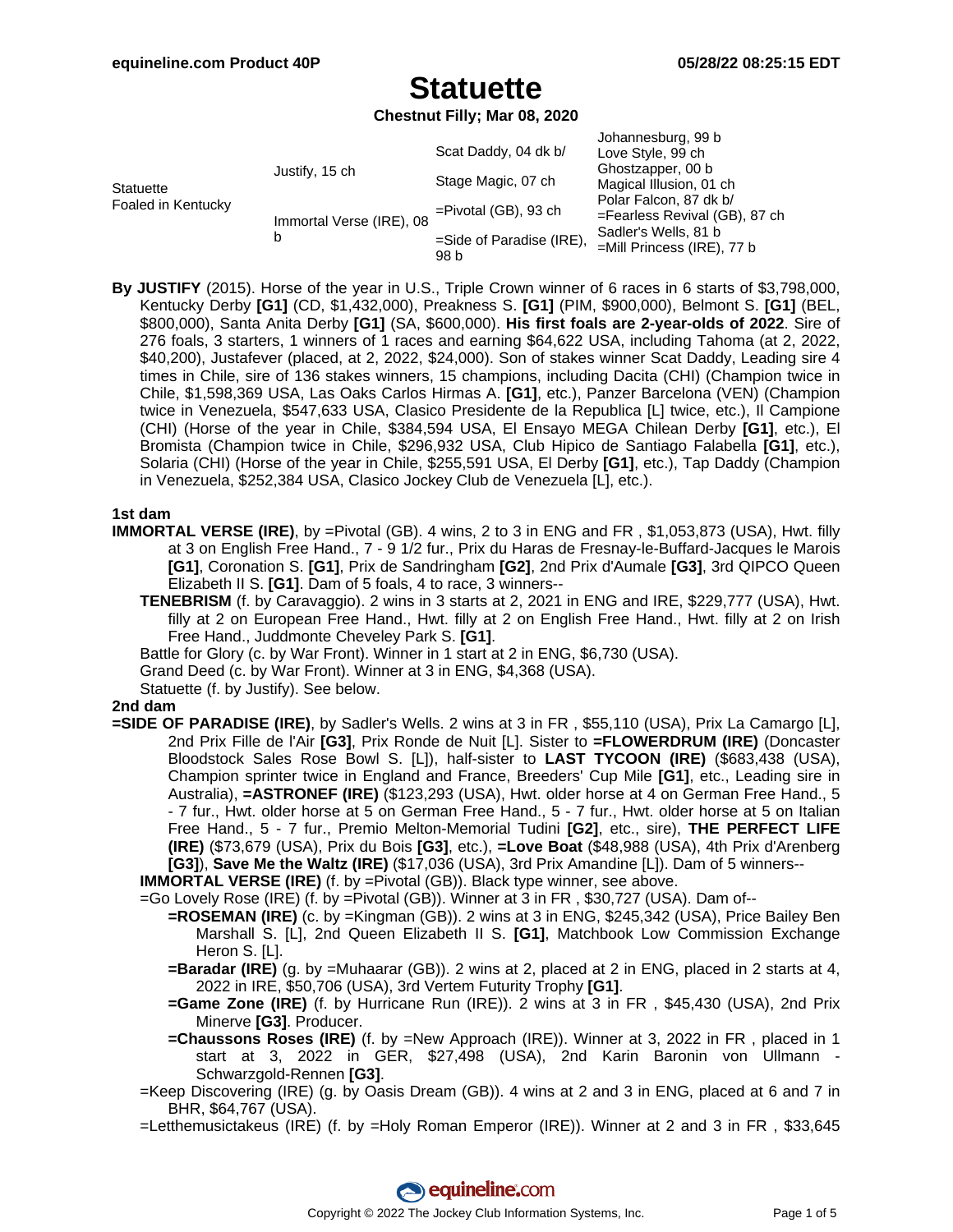### **Chestnut Filly; Mar 08, 2020**

(USA). Producer.

=Turn of Luck (IRE) (c. by =Pivotal (GB)). Winner at 3 and 4 in ENG and FR , \$19,545 (USA).

Dream Verse (IRE) (g. by Dream Ahead). Placed at 6 and 8, 2021 in NA .

#### **3rd dam**

- =Mill Princess (IRE), by Mill Reef. Winner at 3 in FR , \$16,136 (USA). Half-sister to **\*IRISH BALL** (\$279,449 (USA), Irish Sweeps Derby, etc., sire), **=EXBURY LAD (FR)** (Prix de Menneval, etc., sire). Dam of 11 winners--
	- **LAST TYCOON (IRE)** (c. by Try My Best). 8 wins in 13 starts, 2 to 3 in ENG, FR and NA , \$683,438 (USA), Champion sprinter twice in England and France, Breeders' Cup Mile **[G1]**, King's Stand S. **[G1]**, William Hill Sprint Championship **[G1]**, Prix de Saint Georges **[G3]**, Prix du Gros Chene **[G3]**, Prix d'Arenberg **[G3]**, Prix Pharel [L], 4th Norcros July Cup **[G1]**. Leading sire in Australia.
	- **=ASTRONEF (IRE)** (c. by Be My Guest). 4 wins, 3 to 5 in FR , GER and ITY, \$123,293 (USA), Hwt. older horse at 4 on German Free Hand., 5 - 7 fur., Hwt. older horse at 5 on German Free Hand., 5 - 7 fur., Hwt. older horse at 5 on Italian Free Hand., 5 - 7 fur., Premio Melton-Memorial Tudini **[G2]**, Goldene Peitsche **[G3]** twice, 2nd Prix de Saint-Georges **[G3]**, Prix de Meautry **[G3]**, Prix Hampton [L], 3rd Prix du Petit Couvert **[G3]**, Prix Hampton [L]. Sire.
	- **THE PERFECT LIFE (IRE)** (f. by Try My Best). Winner at 2 and 3 in FR , \$73,679 (USA), Prix du Bois **[G3]**, Prix Imprudence [L], 3rd Prix Robert Papin **[G2]**. Dam of--
		- **RABAH (GB)** (c. by Nashwan). 5 wins at 2 and 3 in ENG, \$175,524 (USA), Peugeot Gordon S. **[G3]**, Tote Predominate S. [L], Leiths July Trophy S. [L], 2nd Stakis Casinos Great Voltigeur S. **[G2]**, Gardner Merchant Cumberland Lodge S. **[G3]**, etc. Sire.
		- **Najiya (GB)** (f. by Nashwan). 2 wins at 2 in ENG, \$42,902 (USA), 3rd Shadwell Stud Cheveley Park S. **[G1]**. Dam of--
			- **=BEAT BABY (IRE)** (g. by Johannesburg). 13 wins, 3 to 9 in NOR, SWE, UAE and ENG, \$335,759 (USA), Lanwades Stud Jagersro Sprint [L], Brittfurn Taby Open Sprint Championship [L], 2nd Taby Open Sprint Championship [L], 3rd Zawawi Cup **[G3]** twice, Radek Taby Varsprint [L], etc.
		- =Dabawiyah (IRE) (f. by Intikhab). Placed in 2 starts at 3 in ENG. Dam of--
			- =Carraig Anoair (IRE) (f. by =Fastnet Rock (AUS)). Unraced. Dam of--
				- **=Riverstown (SAF)** (g. by Byword (GB)). 4 wins at 3 and 4, placed at 5, 2021 in SAF, \$38,697 (USA), 3rd Graham Beck S. **[G3]**.
		- =Wadud (GB) (f. by Nashwan). Unplaced in ENG. Dam of--
			- **=ICE QUEEN (IRE)** (f. by =Danehill Dancer (IRE)). 2 wins at 3 in IRE, \$276,624 (USA), Kerry Group Noblesse S. **[G3]**, 2nd Darley Irish Oaks **[G1]**. Dam of--
				- **=Felix Mendelssohn (IRE)** (g. by \$Galileo (IRE)). 3 wins at 3 and 8 in IRE and ENG, \$56,050 (USA), 3rd Carey Group Buckhounds S. [L].
			- =Sussex Dancer (IRE) (f. by =Danehill Dancer (IRE)). Placed at 2 in ENG. Dam of--
				- **=Meghan (NZ)** (f. by So You Think (NZ)). 2 wins at 3 in NZ , \$22,496 (USA), 3rd McKee Family Sunline Vase **[G3]**.
					- **=Reevederci (AUS)** (g. by =Reliable Man (GB)). Winner at 2 and 3 in NZ , 3rd Cambridge Stud Northland Breeders' S. **[G3]**.

**=SIDE OF PARADISE (IRE)** (f. by Sadler's Wells). Black type winner, see above.

- **=FLOWERDRUM (IRE)** (f. by Sadler's Wells). Winner in 2 starts at 2 in ENG, Doncaster Bloodstock Sales Rose Bowl S. [L].
- **=Love Boat** (c. by Be My Guest). 2 wins at 4 in FR , \$48,988 (USA), 4th Prix d'Arenberg **[G3]**.
- **Save Me the Waltz (IRE)** (f. by Kings Lake). Winner at 2 in FR , \$17,036 (USA), 3rd Prix Amandine [L]. Dam of--
	- **SENSE OF STYLE** (f. by Thunder Gulch). 3 wins at 2, \$407,250, Matron S. **[G1]** (BEL, \$180,000), Spinaway S. **[G2]** (SAR, \$150,000), 2nd Revidere S. (MTH, \$12,000), 3rd Prioress S. **[G1]** (BEL, \$25,000). Dam of--
		- **=ONLY A PLEASURE (IRE)** (g. by \$Montjeu (IRE)). 3 wins at 3 in FR , \$82,871 (USA), Prix Michel Houyvet [L], 3rd Prix de Lutece **[G3]**.
	- **VALENTINE WALTZ (IRE)** (f. by Be My Guest). 3 wins, 2 to 3 in ENG and FR , placed at 2 in IRE, \$285,703 (USA), Dubai Poule d'Essai des Pouliches-French One Thousand Guineas **[G1]**, Shadwell Stud Nell Gwyn S. **[G3]**, 2nd Owen Brown Rockfel S. **[G2]**, 3rd Sagitta One Thousand Guineas **[G1]**, Coronation S. **[G1]**, etc. Dam of--
		- **DYNA WALTZ (GB)** (f. by Dynaformer). Winner at 2 and 3 in ENG, placed at 4 in NA ,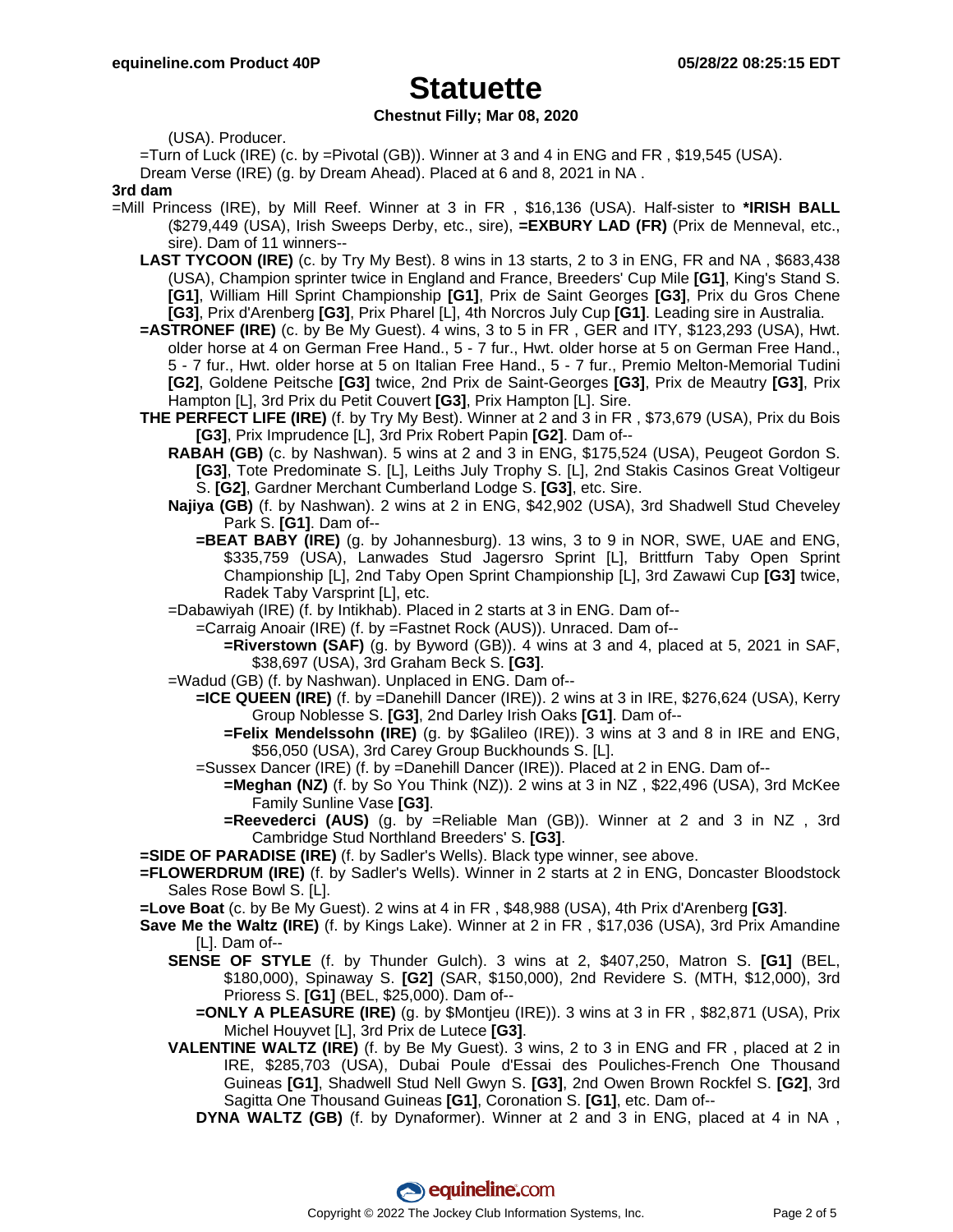### **Chestnut Filly; Mar 08, 2020**

- \$161,249 (USA), Totesportcasino.com Oaks Trial [L], 2nd Gallorette H. **[G3]** (PIM, \$15,500), Edward P. Evans All Along S. **[G3]** (CNL, \$19,600), Omnibus S. [L] (MTH, \$15,000), 3rd Robert G. Dick Memorial S. **[G3]** (DEL, \$22,000). Dam of--
- **THEODORA B.** (f. by Ghostzapper). 6 wins, 3 to 5, \$661,009(USA), Champion turf female in Canada, Dance Smartly S. **[G2]** (WO, \$105,000(CAN)), TVG S. [L] (KD, \$306,900), 2nd Robert G. Dick Memorial S. **[G3]** (DEL, \$40,000), Violet S. [L] (MTH, \$20,000), Forever Together S. (AQU, \$30,000), etc.
- Bahja (f. by Seeking the Gold). Placed in 2 starts at 2 in ENG, \$3,752 (USA). Dam of--
	- **=Bahja Del Sol (IRE)** (c. by The Gurkha (IRE)). 3 wins at 2 and 3, 2022 in ITY, \$58,953 (USA), 2nd Premio Pisa [L], Premio Rumon Mem Daniele Porcu [L], 3rd Premio Vittorio Riva [L], Premio Botticelli [L].
- =Bal des Sirenes (IRE) (f. by Warning (GB)). Winner at 2 in FR , \$36,187 (USA). Dam of--
	- **=BRITT'S BEST (NZ)** (c. by Danehill). 10 wins, 3 to 6 in AUS, \$362,236 (USA), Frederick Clissold S. **[G3]**, Schweppervescence Maurice McCarten S. [L], Pacesetter S. [L], Sky Channel Manly Hotel Dr. John Power H. [L], 2nd Bill Ritchie H. **[G3]**, etc.
- Out of Woods (f. by Woodman). Winner at 3 in FR , \$8,929 (USA). Dam of--
	- Dough On the Go (f. by Bernardini). Unplaced. Dam of--
		- **=QATAR MAN (IRE)** (g. by Archarcharch). 9 wins, 2 to 7, 2021 in ENG, MAL and SIN, placed at 3 in UAE, \$1,612,458 (USA), Horse of the year in Singapore, Champion 4-year-old in Singapore, Champion Stayer in Singapore, Dester Singapore Gold Cup [L], Charity Bowl [L], Stewards' Cup [L], 2nd Emirates Singapore Derby [L], Emirates Skywards Al Bastakiya [L], etc.
- =Very Musical (IRE) (f. by Green Tune). Placed at 3 in FR , \$7,564 (USA). Dam of--
	- **=Stratocaster (NZ)** (g. by Mastercraftsman (IRE)). 6 wins, 3 to 7 in NZ , \$103,145 (USA), 3rd New Zealand Bloodstock Insurance Karaka 3yo Mile [L].
- Waltzing Around (IRE) (f. by =Ela-Mana-Mou (IRE)). Unraced. Dam of--
	- **STEELE TANGO** (c. by Okawango). 5 wins, 3 to 6 in ENG and UAE, \$537,186 (USA), Thurlow Nunn Standen Darley S. **[G3]**, 2nd Gulf News Al Rashidiya **[G2]**, Weatherbys Earl of Sefton S. **[G3]**, Richard Hambro Darley S. **[G3]**, 3rd John Doyle Buckhounds S. [L], etc. Sire.
	- =Waltzing Star (IRE) (f. by Danehill). Unraced. Dam of--
		- $=$ Waka Laura (IRE) (f. by  $=$ Windsor Knot (IRE)). 7 wins, 4 to 6 in CZE, placed at 5 and 6 in FR and SVK, \$23,889 (USA), Champion sprinter in Czechoslovakia/Czech Republic, Champion female sprinter in Slovakia.
	- Dare to Dance (f. by Thunder Gulch). Unplaced in 1 start. Dam of--
		- **Singapore Flash** (g. by Shanghai Bobby). 7 wins, 3 to 6, 2022, \$217,875, 2nd Richard King Turf S. -R (HOU, \$19,400).
- Danse Arabe (IRE) (f. by Seeking the Gold). Unraced. Dam of--
	- **=Rakasa (GB)** (f. by =Redoute's Choice (AUS)). Winner at 2 in ENG, \$29,993 (USA), 2nd Whiteley Clinic Prestige S. **[G3]**.
- =Zelda (IRE) (f. by Caerleon). Winner at 3 in FR , \$35,702 (USA). Dam of--
	- **=ZIPPING (IRE)** (c. by Zafonic). 3 wins at 2 and 3 in FR , placed at 2 in ENG, \$367,231 (USA), Hwt. at 3 on French Free Hand., 5 - 7 fur., Prix Robert Papin **[G2]**, Prix de Ris-Orangis **[G3]**, 2nd Prix Morny Casinos Barriere **[G1]**, Middle Park S. **[G1]**, Prix du Gros-Chene **[G2]**, etc.
	- **=NIPPING (IRE)** (f. by Night Shift). 3 wins at 2 and 3 in FR , \$167,407 (USA), Prix du Petit Couvert **[G3]**, Prix du Cercle [L], Prix Zeddaan [L], 2nd Prix de Ris-Orangis **[G3]**, Prix Hampton [L], etc. Producer.
	- **=ZELDING (IRE)** (f. by Warning (GB)). 3 wins at 2 and 3 in FR , \$122,869 (USA), Prix du Bois **[G3]**, Prix du Cercle [L], 2nd Prix La Fleche [L], Prix Servanne [L], 3rd Prix Robert Papin **[G2]**, etc. Dam of--
		- **=GLORIOUS SIGHT (IRE)** (f. by \$Singspiel (IRE)). 3 wins at 3 in FR , \$430,401 (USA), Prix du Top 14 Orange Finlande [L], 2nd Poule d'Essai des Pouliches-French One Thousand Guineas **[G1]**, 3rd Prix de Diane Longines-French Oaks **[G1]**. Dam of--
			- **=GLYCON (FR)** (g. by =Le Havre (IRE)). 6 wins in 11 starts, 3 to 5, 2021 in FR , \$334,977 (USA), Lucien Barriere Grand Prix de Deauville **[G2]**, OSAF - Prix de Reux **[G3]**, La Coupe de Maisons-Laffitte **[G3]**, 2nd Prix du Pays d'Auge [L], 3rd Prix Royal Oak **[G1]**.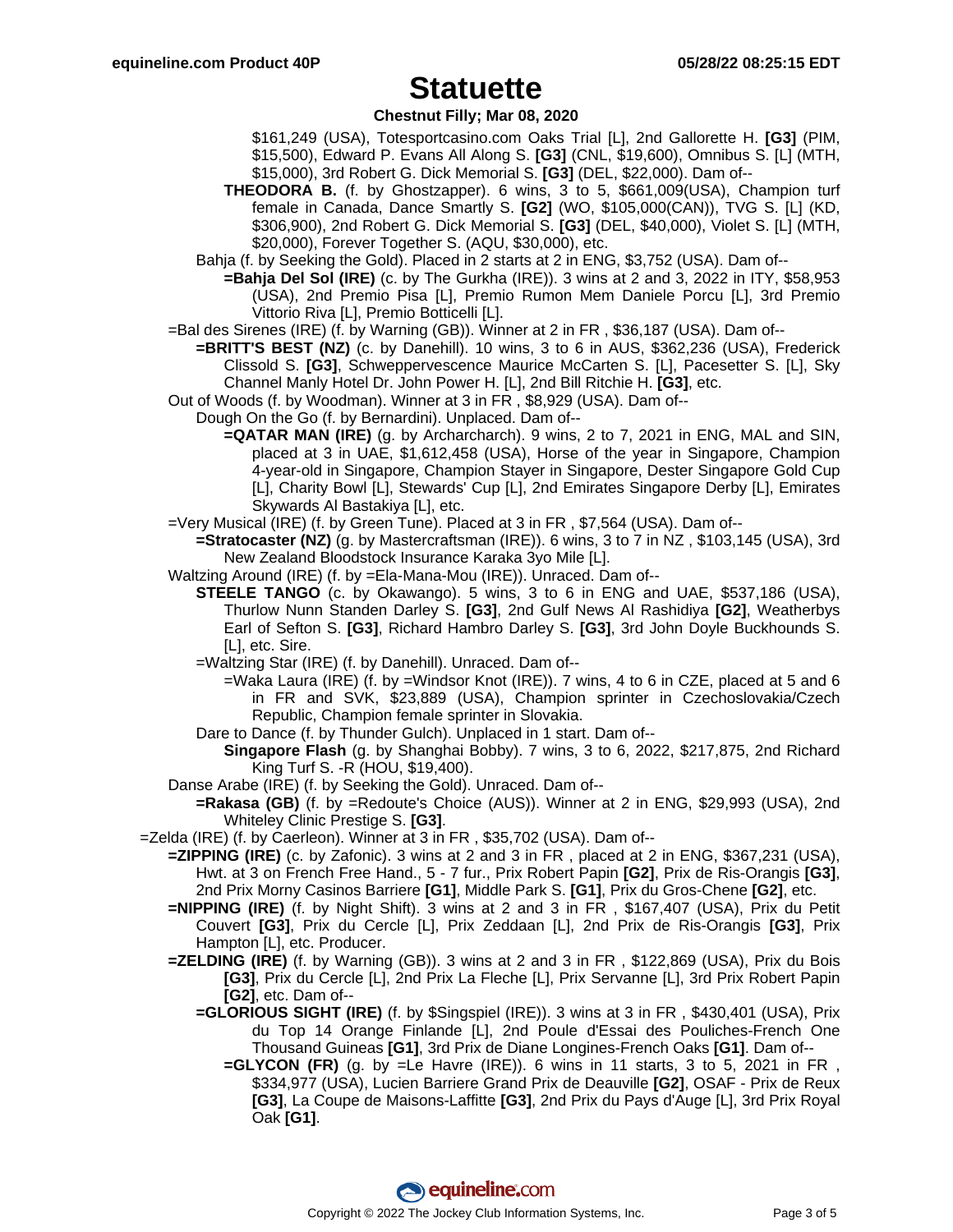### **Chestnut Filly; Mar 08, 2020**

- **=BEAUTY IS TRUTH (IRE)** (f. by =Pivotal (GB)). 3 wins at 2 and 3 in FR, \$226,426 (USA), Prix du Gros-Chene Mitsubishi Motors **[G2]**, Prix d'Arenberg **[G3]**, Prix Yacowlef [L], 2nd Prix de Saint-Georges **[G3]**, 3rd Prix Imprudence [L]. Dam of--
	- **=FIRE LILY (IRE)** (f. by \$Dansili (GB)). 4 wins at 2 and 3 in IRE, placed at 2 in ENG and FR , \$412,541 (USA), Hwt. at 3 on Irish Free Hand., 5 - 7 fur., Patrick P. O'Leary Memorial Phoenix Sprint S. **[G3]**, Ballyogan S. **[G3]**, Jebel Ali Stables & Racecourse Anglesey S. **[G3]**, 2nd Total Prix Marcel Boussac-Criterium des Pouliches **[G1]**, Moyglare Stud S. **[G1]**, etc.
	- **=THE UNITED STATES (IRE)** (c. by \$Galileo (IRE)). 7 wins, 2 to 6 in AUS and IRE, \$1,684,244 (USA), Ranvet Rawson S. **[G1]**, Melbourne Signage Concepts Moonee Valley Gold Cup **[G2]**, Schweppes Crystal Mile **[G2]**, KPMG Enterprise Kilternan S. **[G3]**, 2nd Longines Queen Elizabeth S. **[G1]**, etc. Sire.
	- **HYDRANGEA (IRE)** (f. by \$Galileo (IRE)). 4 wins, 2 to 3 in ENG and IRE, placed in 1 start at 3 in FR , \$1,313,667 (USA), QIPCO British Champions Fillies & Mares S. **[G1]**, Coolmore Fastnet Rock Matron S. **[G1]**, Ballylinch Stud One Thousand Guineas Trial **[G3]**, 2nd Dubai Fillies Mile **[G1]**, Prix de l'Opera Longines **[G1]**, etc.
	- **=HERMOSA (IRE)** (f. by \$Galileo (IRE)). 4 wins, 2 to 3 in ENG and IRE, placed in 1 start at 2 in FR , \$1,148,803 (USA), QIPCO One Thousand Guineas **[G1]**, Tattersalls Irish One Thousand Guineas **[G1]**, Weld Park S. **[G3]**, 2nd Bet365 Fillies Mile **[G1]**, Coronation S. **[G1]**, etc.
- =Painting (IRE) (f. by Peintre Celebre). Placed at 3 in FR , \$8,815 (USA). Dam of--
	- **=PISANELLO (IRE)** (g. by Raven's Pass). 3 wins, 2 to 5, 2022 in ENG and FR , \$86,160 (USA), Prix Omnium II [L].
- **=Aso Rock (IRE)** (g. by King's Theatre (IRE)). 7 wins, 2 to 7 in FR , \$236,572 (USA), 3rd Prix de la Californie [L].
- =Walk In Beauty (IRE) (f. by Shamardal). Placed at 3 in FR , \$22,369 (USA). Dam of--
	- **WALK IN MARRAKESH (IRE)** (f. by =Siyouni (FR)). 3 wins in 4 starts at 2 in ENG, placed, 2 to 3 in FR and NA , \$154,746 (USA), British Stallion Studs E.B.F. Star S. [L], 2nd Natalma S. **[G1]** (WO, \$50,000(CAN)), Appalachian S. **[G2]** (KEE, \$30,000), Florida Oaks **[G3]** (TAM, \$30,000), 3rd Shadwell Prix du Calvados **[G2]**.
- =Chabada (IRE) (f. by \$Barathea (IRE)). Placed at 3 in FR , \$10,755 (USA). Dam of--
	- **=CULEBRA (IND)** (f. by Phoenix Tower). 2 wins at 3 in IND, Byerly Turk Million [LR], 2nd Kingfisher Bangalore Derby [LR], Deccan Bookmakers Fillies Chmp'ship S. [LR], 3rd Nanoli Stud Juvenile Million [LR].
- =Zapping (IRE) (f. by Lycius). Unplaced in 2 starts in FR . Dam of--
	- **=Camacho (FR)** (g. by \$Inchinor (GB)). Winner at 4 and 6 in FR , \$97,744 (USA), 3rd Prix du Haras de la Huderie [L].
- Moon Flower (IRE) (f. by Sadler's Wells). Winner at 2 and 3 in IRE, \$11,734 (USA). Dam of--
	- **FANTASTIC LOVE** (g. by Peintre Celebre). 4 wins, 3 to 7 in AUS, ENG and UAE, \$296,397 (USA), Queen Elizabeth S. **[G2]**, 2nd Shannons Sandown Classic **[G2]**, Fishpools Furnishings Godolphin S. [L].
	- **=Around Me (IRE)** (f. by Johannesburg). Winner at 3 in FR , \$53,606 (USA), 2nd Criterium de Vitesse [L]. Dam of--
		- **=AGAINST RULES (FR)** (f. by Aussie Rules). 11 wins, 3 to 6 in FR , \$338,850 (USA), Hwt. older mare at 5 on French Free Hand., 14 fur. & up, Prix Denisy [L], Prix de la Porte de Madrid [L], Prix Scaramouche [L], 3rd Prix Belle de Nuit **[G3]**, Prix Scaramouche [L].
		- **=NICE TO SEE YOU (FR)** (c. by =Siyouni (FR)). 6 wins, 3 to 6 in FR , \$401,045 (USA), Grand Prix de Nantes [L], Prix Tantieme [L], Le Vase d'Argent [L], 2nd Prix Edmond Blanc **[G3]**, Grand Prix de la Region Grand Est - Defi du Galop [L], etc.
- =Tender Is Thenight (IRE (f. by \$Barathea (IRE)). Winner at 3 in FR , \$9,479 (USA). Dam of--
	- **=TIE BLACK (IRE)** (f. by Machiavellian). 4 wins in 7 starts at 2 and 3 in FR , \$400,505 (USA), Gainsborough Poule d'Essai des Pouliches-French One Thousand Guineas **[G1]**, Prix
	- FBA-Aymeri de Mauleon [L], 3rd Prix d'Astarte **[G1]**, Prix Finlande [L]. **=BESOTTED (IRE)** (f. by =Dutch Art (GB)). 2 wins at 3 in FR , \$97,723 (USA), Prix F.B.A.-Aymeri
- de Mauleon [L], 2nd Prix de Sandringham **[G2]**, Prix Rose de Mai [L]. Producer.
- =Forging Ahead (IRE) (c. by Lomond). Winner at 3 in FR , \$33,881 (USA). Sire.
- =Flying Pegasus (IRE) (c. by \$In the Wings (GB)). Placed in 2 starts at 2 in FR . Sire.